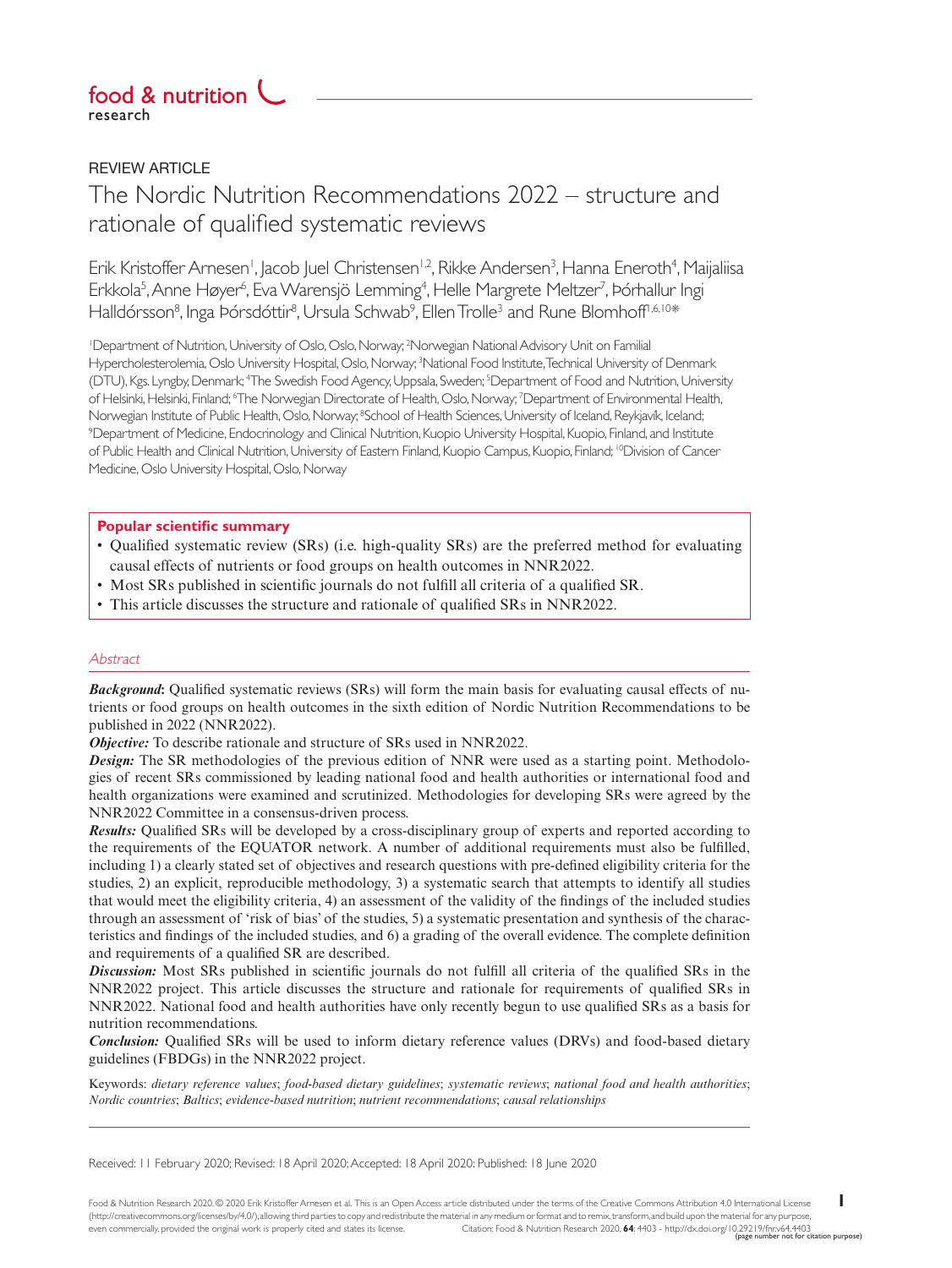This article is the second of a three-part series<br>for the Nordic Nutrition Recommendations 2022<br>(NNR2022): for the Nordic Nutrition Recommendations 2022 (NNR2022):

- 1. *Principles and methodologies* (1),
- 2. *Structure and rationale of qualified systematic reviews* (this article), and
- 3. *Handbook for qualified systematic reviews* (2).

Together, these documents constitute a comprehensive and precise framework for how we plan to update NNR. The first paper (1) describes the organization, principles, methods, and the systematic approach used for the sixth edition of the NNR (NNR2022). The present paper, paper 2, describes aspects of the methodology related to SRs in NNR2022. It provides explanations for the stepwise guidance described in paper 3 (2). The three papers should be considered as a unity.

More than 3 million papers related to diet, food, and/or nutrients have been published in different biomedical scientific journals over the last decades. It is impossible for any individual to keep track of such a constant and enormous production of research results, and studies vary considerably in quality and applicability. A single study is often seemingly overturned by later studies (3). With the evolving and cumulative nature of scientific knowledge, evidence-based practices and guidelines must rely on comprehensive syntheses and critical appraisal of the totality of the evidence. To prevent the choice of evidence from being subjective and skewed (bias), the synthesis should be a systematic, reproducible process, guided by predefined criteria and standards.

Using SRs (Box 1) to develop dietary guidelines is a relatively recent approach, but is increasingly recognized as a crucial component (5, 6). As one of the first nutrition guidelines, NNR implemented an SR approach in the fifth edition, NNR2012. Fifteen *de novo* SRs were developed as part of the NNR2012 project (7).

According to international standards for guideline development, three principles are directly related to SRs (8):

• Systematic methods should be used to search for evidence.

- The criteria for selecting the evidence should be clearly described.
- The strengths and limitations of the body of evidence should be clearly described.

Still, even among dietary guidelines published after 2010, very few have been based on *de novo* SRs, although some (9–11) did conduct 'reviews of reviews', or an umbrella review that is a synthesis of previously published SRs. Very few described methods for identifying the evidence underpinning the guidelines (12).

In addition to the characteristics mentioned in Box 1, a high-quality SR should take into account: 1) research questions addressing specific populations, interventions/exposures and their comparisons, and outcomes; 2) selection and assessment of eligible studies by more than one reviewer; 3) use of appropriate statistical methods if a *meta-analysis* is performed; 4) any heterogeneity across studies; and 5) potential publication/reporting biases (13).

The process, which has been developed by WHO and several other national and international health authorities, can be broadly summarized in five steps (14–19):

- 1. Formulate research questions and develop a protocol including study eligibility criteria.
- 2. Systematically search, screen, and select studies for the review according to prespecified eligibility criteria.
- 3. Extract data from the original studies for analysis, and determine risks of bias in individual studies.
- 4. Synthesize findings and grade the overall quality/ strength of the body of evidence.
- 5. Make conclusions and report according to reporting guidelines.

A SR may include a quantitative synthesis of research results that estimates an average effect size, a meta-analysis, but always includes a qualitative synthesis. Summarizing effect estimates from several studies yields a more precise estimate. However, the ability of SRs to highlight inconsistencies and/or shortcomings

#### **Box 1. Systematic reviews**

A systematic review (SR) approach is used to study the available scientific evidence to allow firm conclusions to be drawn and to minimize influence of reporting bias through comprehensive and reproducible literature searches. In SRs, clearly defined literature search strategies are used together with clearly defined and described selections and reporting protocols to provide a comprehensive and distilled evidence document for the decision makers/working group and to enhance the transparency of the decision-making process (4).

The key characteristics of the SR include:

- A clearly stated set of objectives and research questions with predefined eligibility criteria for the studies (including the outcomes of interest)
- An explicit, reproducible methodology
- A systematic search that attempts to identify all studies that would meet the eligibility criteria
- An assessment of the validity of the findings of the included studies through an assessment of risk of bias of the studies
- A systematic presentation and synthesis of the characteristics and findings of the included studies
- A grading of the overall evidence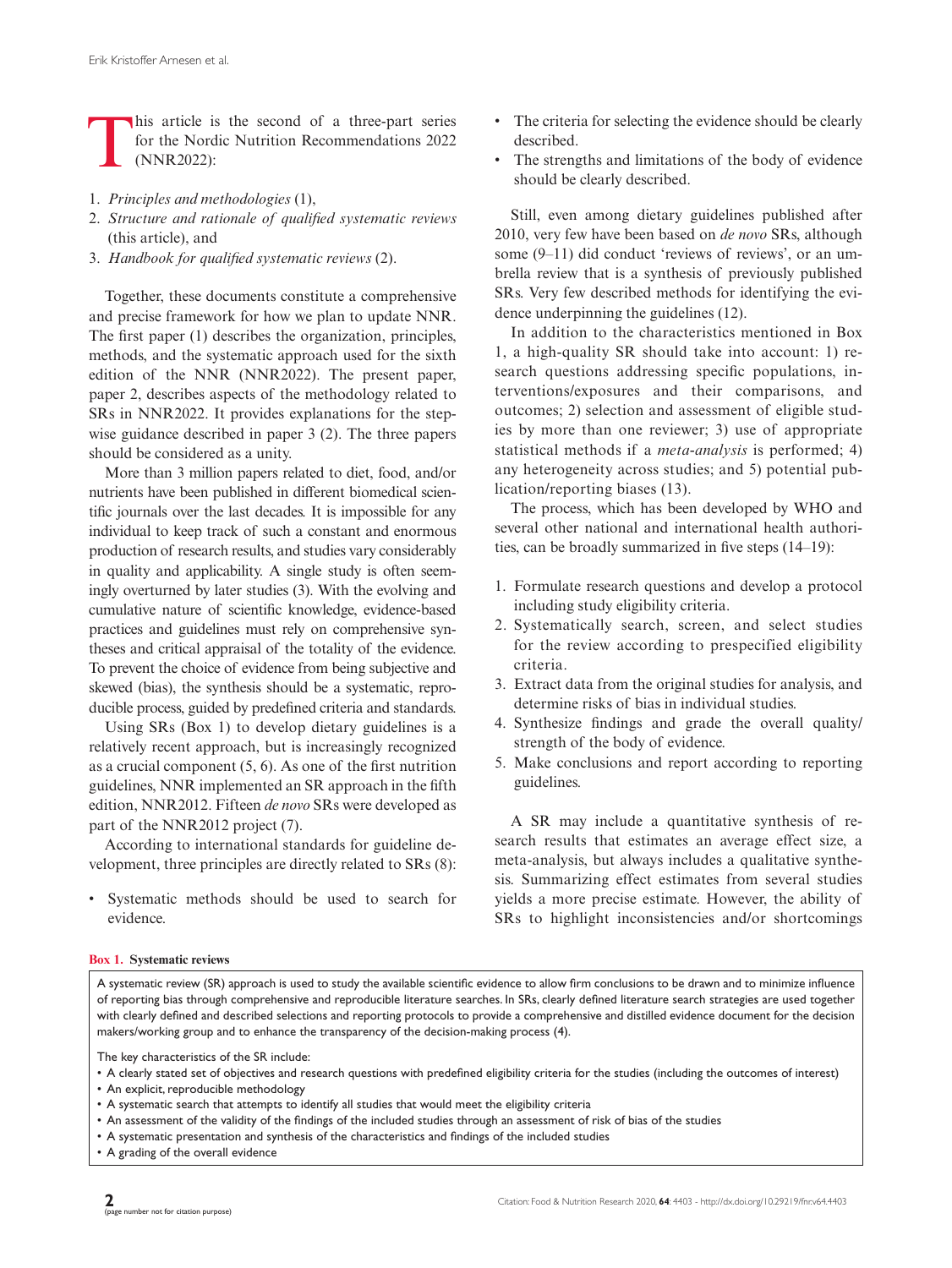Such an approach seeks to curb subjective biases in the selection and evaluation of evidence (although it will likely not be completely eliminated), which in turn strengthens the reliability of the conclusions.

The conclusion of the SRs is not the same as the final recommendations, which are based on several considerations (20). As described in the companion paper (1), there are a number of methodological aspects that uniquely complicate nutrition research. These also have implications for synthesizing and interpreting the nutrition research literature (5, 21–25). Some important specific considerations include the study populations' nutritional status and background diet; the validity of dietary assessment methods; the bioavailability of nutrients and other food substances; biological interactions of food components; and the many known and unknown factors that may confound or mediate relationships between foods/ diets and health outcomes. Comprehensive knowledge of such elements is crucial in the interpretation of nutrition research, in judging the strength of evidence, and finally deriving recommendations.

#### **Development of guidance for SRs**

For NNR2012, a SR methodology was developed based on guidance from the Cochrane Collaboration, the US Agency for Healthcare Research and Quality (AHRQ), and other organizations. With more than 8,000 SRs published yearly (26), SR as a method is an evolving field (27). Thus, the SR methodology developed for NNR2012 has been updated in the NNR2022 project. Some important contributions to this update include the revised edition of the Cochrane Collaboration's *Handbook for Systematic Reviews of Interventions* and recent updates of AHRQ's method guides. The Institute of Medicine (IoM) in the United States published the first general standards for SRs in 2011 (14). More recently, there have also been requests for a global harmonization of SR methods specifically regarding nutrition recommendations (28).

The methodology for conducting SRs for NNR2022 is thus primarily based on state-of-the-art recommendations from AHRQ, Cochrane, and IoM, as these are widely used and have a clear theoretical and empirical foundation. Recent principles for dietary reference intakes developed by the National Academies of Science and Medicine (NASEM), the *COSMOS-E: Guidance on conducting SRs and meta-analyses of observational studies of etiology* (29), and the Preferred Reporting Items for SRs and Meta-Analyses (PRISMA), the Meta-analysis of Observational Studies in Epidemiology (MOOSE) and AMSTAR standards for reporting of SRs, were also

incorporated. Methods used for SRs in dietary guidelines from other nations and agencies (including USA/Canada*,*  World Cancer Research Fund [WCRF], European Food Safety Authority [EFSA], Australia) were also assessed.

We found that the previous SR methodology guidance for NNR2012 was broadly compatible with more current standards, but a few major changes were needed. Some changes or refinements were made regarding the developing of review questions and protocols, search strategies, and the assessment of risk of bias.

The aim of this paper is to describe the basic structure of the SRs conducted in the field of medical and nutritional sciences, and the rationale underlying each methodological step. The detailed methodology for SRs performed as part of the NNR2022 project is described in Arnesen et al. (2).

## **Organization**

The SRs for NNR2022 will be conducted by the NNR-SR Centre consisting of a multidisciplinary group of scientists, at least one statistician and two research librarians. The NNR-SR Centre will be appointed by the NNR 2022 Committee following an open call for experts and a review of their expertise and conflict of interests.

The tasks of the NNR-SR Centre are to develop literature search strategies; search, screen, and select eligible publications for the review; extract data from publications and construct evidence tables; qualitatively and/or quantitatively analyze the evidence; grade the strength of evidence; and write and publish SR reports. The review analysts themselves will not lead the protocol development or eligibility criteria; this will be done by the NNR2022 Committee.

## **Identifying and defining research questions and analytic frameworks**

A well-formulated review question (or research question) is the backbone of every SR. Usually, several questions are developed. They must be clear and unambiguous and are often stated in a structured format specifying the population, intervention (or exposure), comparator, outcome(s) of interest, timing, setting, and study design (PI/ECOTSS) (Table 1). Not all questions need to include all of these elements, but they will guide the whole process.

An analytic (logical) framework is also useful when developing the review topic and defining eligibility criteria (31). This is an overview of the project and the research question(s), including PI/ECOTSS elements, connecting the intervention/exposure and outcomes. It defines the PI/ECOTSS elements more thoroughly, and illustrates the causal pathways and potential confounding factors to account for. The NNR2022 Committee is responsible for developing analytic frameworks. SR questions will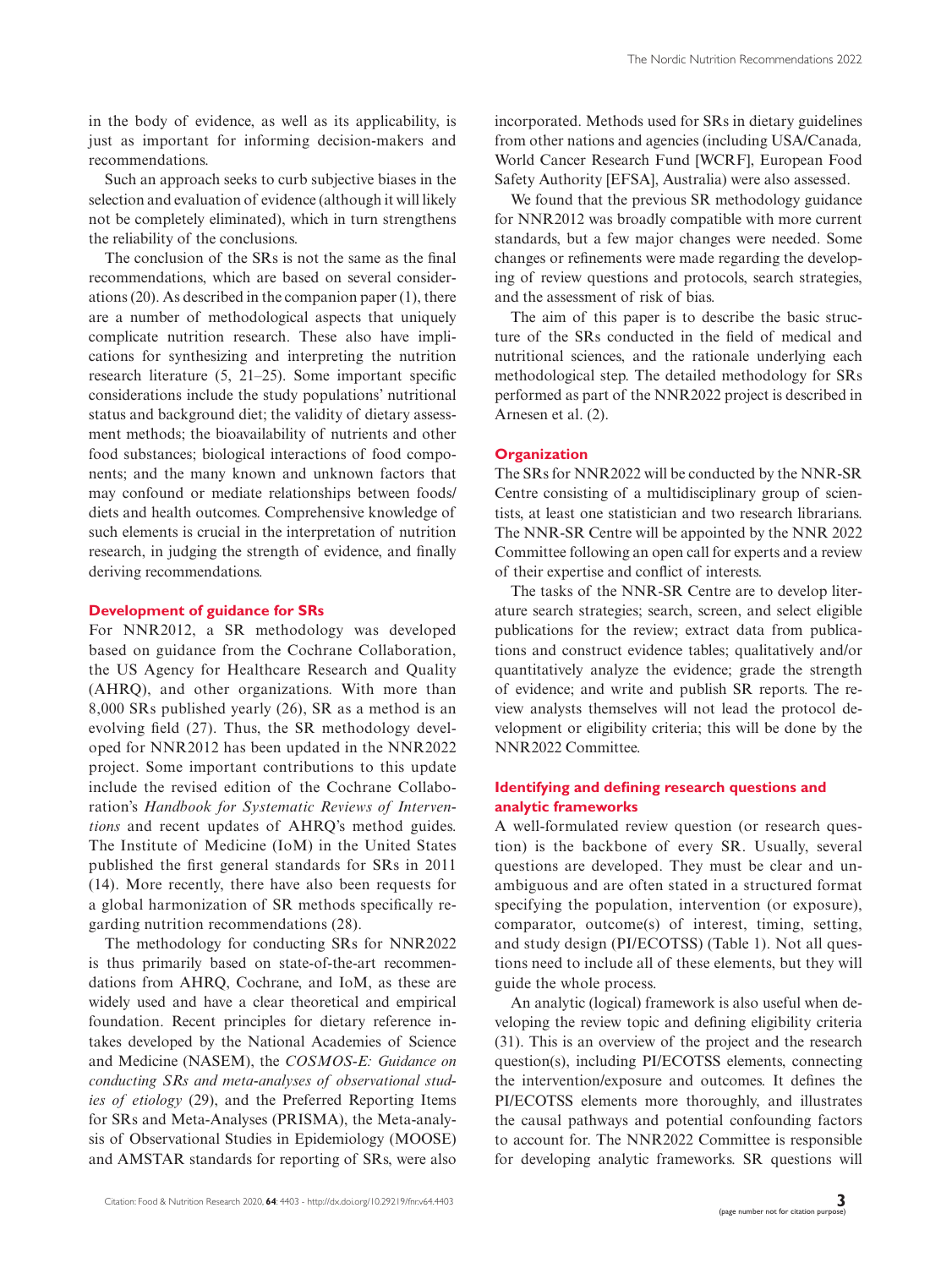| PI/ECOTSS             |                                                                                                    | Example                                                   |
|-----------------------|----------------------------------------------------------------------------------------------------|-----------------------------------------------------------|
| Population            | Demographics, health status, and so on in the populations receiving an<br>intervention or exposure | <b>Adults</b>                                             |
| Intervention/exposure | Type of intervention, dosage or level of intake, delivery                                          | Dietary macronutrient composition                         |
| Comparator            | Placebo/control group, alternative exposure, or other level of exposure                            | Alternate macronutrient composition                       |
| Outcome               | Health outcome, surrogate outcome, mortality                                                       | Body weight, body fat and/<br>or waist circumference (WC) |
| Timing                | Duration of intervention or follow-up                                                              | <sup>3</sup> l-year follow-up                             |
| Setting               | Background context, co-intervention, healthcare, and so on                                         | Free-living                                               |
| Study design          | Randomized controlled trial                                                                        | Randomized controlled trials                              |

*Table 1.* Example of research questions based on the PI/ECOTSS elements (30)

be developed in collaboration between the Committee, the Scientific Advisory Group, and the NNR-SR Centre. Lists of research questions are reported in the protocols (see below) and SR papers.

The PI/ECOTSS form the criteria for including or excluding studies for the review, the *eligibility criteria*. Having prespecified eligibility criteria is one of the defining and essential attributes of SRs, and one of the key factors separating systematic from narrative reviews. Clear, explicit, and predefined eligibility criteria limit the room for subjective and biased selection of studies for the review, and make the review more reproducible (29). Specifically, criteria for types of participants, interventions/ exposures, and comparators (for controlled intervention studies), design and time frames, are defined and stated in the protocols. Any changes in eligibility criteria during the search process will be documented in the reviews. However, eligibility criteria will not be changed on the basis of the results.

As the focus of NNR on prevention, studies including only a particular patient group or institutionalized people will often be excluded. Studies including both healthy populations and people with elevated risk of chronic disease or established chronic disease, including obesity, hypercholesterolemia, and hypertension, may be included if deemed appropriate. For intervention studies, criteria for dose level, duration, mode of administration, and so on are also defined.

Eligible study designs are randomized or nonrandomized controlled trials (intervention studies), or observational prospective cohort studies, case-cohort and/or case-control studies. Cross-sectional studies, uncontrolled trials, case reports, and reviews will be excluded. Studies lacking any measure of intake of the foods or nutrients of interest, and studies with multicomponent intervention where the effect of dietary variables cannot be assessed independently, will be excluded.

## *Eligibility criteria*

For intervention studies, the following criteria are in general predefined. For each specific SR, the criteria may be altered due to certain circumstance. In such cases, it will clearly be stated and the reason for changing the criteria will be described.

• Minimum duration. Should be at least 4 weeks, specific criteria should be defined depending on type of outcome (e.g. risk factor or disease endpoint).

For observational studies, the following criteria are defined:

• Minimum follow-up period. At least 6 months, could be shorter depending on outcome.

For all the study types, the intake ranges for nutrients and dietary sources should be relevant to the Nordic population.

## *Protocols*

Protocols will be preregistered by the NNR-SR Centre in the PROSPERO (Prospective Register of Ongoing SRs) database ([http://www.crd.york.ac.uk/prospero\)](http://www.crd.york.ac.uk/prospero). In reporting the SRs, authors will follow the latest versions of the PRISMA and MOOSE reporting guidelines.

## **Literature search**

A transparent literature search strategy is one of the major differences between a systematic and a non-systematic ('narrative') review. This is essential for minimizing bias in the study selection and for drawing reliable conclusions. There is little direct evidence for how each step in the search process affects the results of the SR, but *not* performing a comprehensive, systematic search comes with large risk (14).

Searching for relevant evidence involves finding a balance between *sensitivity* and *specificity*. The broader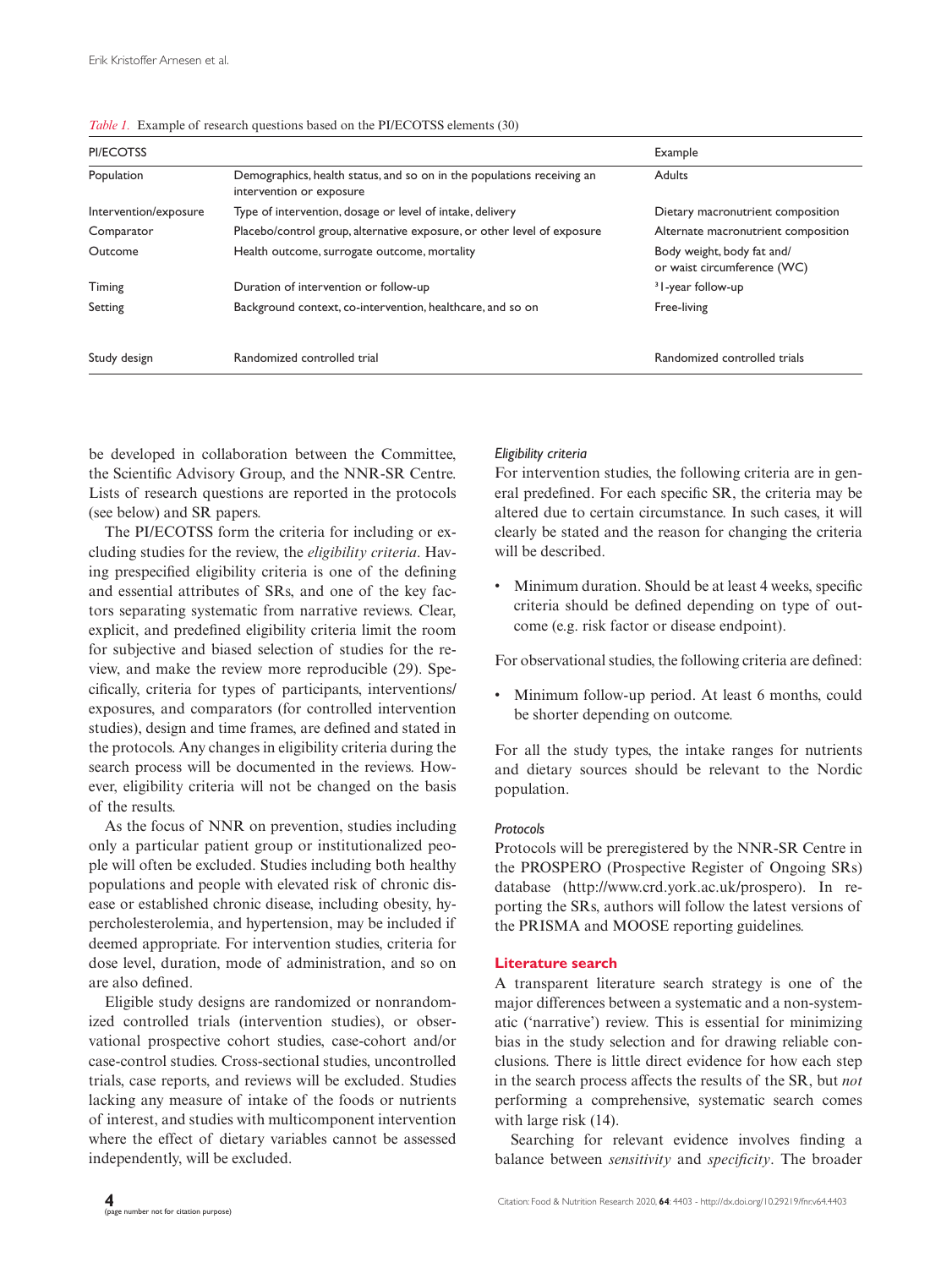(i.e. sensitive) the search strategy, the more evidence will be identified, at the expense of retrieving many non-relevant data as well. The search strategies for the NNR2022 reviews will aim for high sensitivity, using validated search filters by Cochrane and the Scottish Intercollegiate Guidelines Network [\(www.sign.ac.uk](http://www.sign.ac.uk)).

Search strategies will be developed for each review question by research librarians or other experts in SRs, in collaboration with the NNR2022 Committee, and build on the PI/ECOTSS components.

Databases searched always include *Medline/PubMed* and the Cochrane Library's *CENTRAL* register of controlled trials. Review authors may also search *Embase* and/or specialized databases if necessary for the given topic. Reference lists in the included papers and other relevant SRs will also be examined. In addition, cited reference searches – to find newer papers citing the included papers – will be performed with, for example, Web of Science, Scopus, Google Scholar, and so on. Any errata and letters concerning the papers are also examined. The search strategies will be peer reviewed by a research librarian or an expert in SRs outside the review team before the formal search process starts.

Searching for 'gray literature', that is, publications outside peer-review journals, such as study protocols, conference abstracts, or government reports, will not be mandatory. Observational studies, which likely will make up a large part of the literature, are rarely preregistered and often do not have a protocol, so the likelihood of finding unpublished studies by searching registries is uncertain (32). Authors of retrieved papers may be contacted for non-reported data or to clarify issues.

No restriction on publication language or date will be included in the search strategy. Both text-word terms and medical subject headings/controlled vocabulary/indexing terms (e.g. MeSH in Medline) will be used.

The methods section in each SR documents the databases and any other sources searched, search dates, and any restrictions. Searches will be updated within 12 months before publication, and then screened for potentially new eligible studies. Dates of the most recent database search are reported in each chapter. Full search strategies will be included as supplementary material accompanying each report.

## **Screening and selection of eligible studies**

All citations found are screened applying the prespecified eligibility criteria (see above).

This will first be pilot tested with two reviewers independently screening 10% of the titles and abstracts. This will assess the clarity and understanding of the eligibility criteria and the search strategy. If good agreement is not achieved, the eligibility criteria will be refined or clarified (2).

At least two or more reviewers will then perform the screening independently. In the screening phase, any disagreements between the screeners will be discussed with a third reviewer to define the discrepancies and make a collaborative decision. First, titles and abstracts of all initially retrieved citations are screened, before full-text publications of those identified as potentially relevant are assessed (Fig. 1).

In the first screening phase, obviously irrelevant articles (based on titles and/or abstracts) will be excluded. If the relevance is uncertain, the article is forwarded to the next step (i.e. an 'over-inclusive' approach is used (34)). No data collection or quality assessment will be performed up to this point. If necessary, study authors will be contacted for missing data or other information to clarify eligibility. Masking of study authors, results, and so on will not be performed during the selection process. Citations excluded after full-text assessments will be documented along with reasons for exclusion, and reported in flow diagrams, following the PRISMA standards. Again, reasons for any discrepancies between the reviewers will be discussed and addressed, with inputs from another member of the review team until consensus is achieved.

One study often has multiple reports that can be relevant for the topic. If one study is analyzed in more than one paper, those papers will be linked such that the study itself is the unit.

#### **Data extraction**

The extraction tables developed in this stage will facilitate the later assessment of risk of bias and data synthesis. Qualitative and quantitative data will be collected



*Fig. 1.* Screening process. Partly adapted from EFSA (19) and Preferred Reporting Items for Systematic Reviews and Meta-Analyses (PRISMA) (33).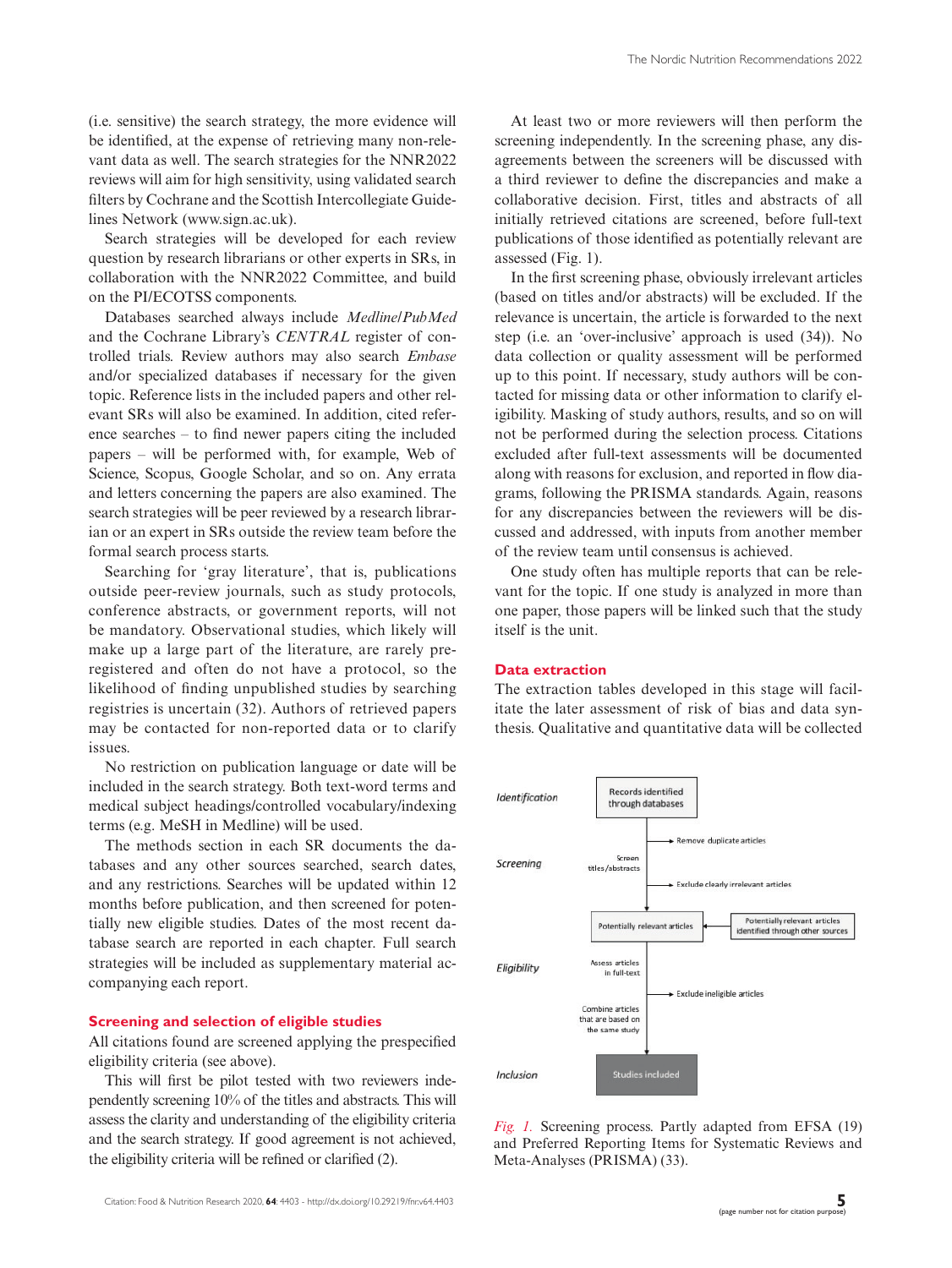from each eligible publication and registered in detailed, predefined extraction forms developed for each review. The extraction forms generally include data on source (full reference), eligibility, methodology (e.g. study design, duration/follow-up time, randomization details, blinding), participants and settings, interventions/exposures, endpoints, results (unadjusted and adjusted estimates, except for adjustment models containing variables in the causal pathway), confounding variables and effect modifiers, study sponsor, study author's conclusions, and reviewers' comments. Nutrition-specific elements, such as intake levels/dose, food source, method for dietary assessment, validation of dietary assessment method, food composition database used, and assessment of nutrition status, are given a special emphasis (5), and STROBE-NUT guidelines are applied in designing the standardized data extraction form for dietary information (22). As different dietary assessment methods suffer from specific measurement errors, a careful assessment of the method used is essential to allow correct interpretation of the findings.

Data extractions forms will be pretested within the NNR-SR Centre with a handful of included papers to check their feasibility and comprehensibility. The data to be collected, and a procedure to extract the data, will be predetermined by the reviewers, but as for the selection process, data will be extracted by at least two reviewers independently. This is a method for limiting recording errors, which may be large, regardless of the extractors' experience (35). It is especially important to have two or more persons extracting endpoint data. Again, study authors will be contacted, if necessary, about missing or unclear data.

#### **Assessment of risk of bias**

Before summarizing the research and form conclusions, it is necessary to assess the validity of, or the confidence in, the available evidence. An assessment of risk of bias of the included studies is an important difference between SRs and narrative reviews. This is also a prerequisite for evaluating the overall strength of evidence (see below). Even if the results are consistent across all studies, the conclusions are not sound if the studies are flawed and biased. Importantly, each study must be critically appraised on their own, not simply based on their assigned design labels (such as 'randomized controlled trials' [RCTs]) (36).

*Study quality* is a broad concept that includes measurement methods, precision, potential for random errors, applicability, and quality of the reporting (14). Whether the study has a sound research question according to the objectives, and its generalizability, are indicators of *external validity*.

*Risk of bias* is another quality aspect, concerning the study's *internal validity*. Internal validity refers to whether

the study 'correctly' answers the research question (29, 37). This affects one's confidence in the causal effect of the intervention. Compared with the other quality measures, the risk of bias concerns what actually happened in the study, not just how it was designed. A study may be well designed, but still have a high risk of bias.

The Cochrane Collaboration defines *bias* as 'systematic error, or deviations from the truth, in results or interpretation', which leads to over- or underestimating the true intervention effect (37). This should not be confused with lack of precision, which leads to *random* errors that can cancel out each other with sufficient replication. Criteria for determining risk of bias in an individual study should be separated from criteria for judging precision, directness, and applicability (36).

Causes of bias are mainly related to the randomization process (in RCTs), deviations from intended interventions, missing outcome data, measurement of the outcome, and selection in the reported result (38). These domains have also been named selection bias, performance bias, attrition bias, detection bias, and reporting bias (see Table 2) (37, 38).

Risk of bias assessment is more complicated with nonrandomized studies, such as prospective cohort studies (32). However, selection bias, performance bias, detection bias, attrition bias, and reporting bias should be assessed (2). Especially, the potential for selection bias is likely higher in most nonrandomized studies, such that the exposed and non-exposed groups are imbalanced when it comes to prognostic factors. It is important to identify these confounding factors and to assess how they were managed.

In observational studies, misclassification (or information/recall) bias may also occur (39), that is, bias due to how the exposure was defined and assessed. There is empirical evidence that several of these risk-of-bias-domains may exaggerate effects of interventions (26, 40). In nutrition, the issue of exposure assessment is especially important to consider when deriving recommendations based on intake-response associations (6, 22, 41).

#### *Handling of risk of bias in the NNR2022 SRs*

The assessment of risk of bias will be planned and described in protocols for each review, where the specific endpoints for which risk of bias assessments to be performed are stated. Risk of bias will be assessed for at least one specific key endpoint for each study by at least two independent reviewers. If disagreements are not resolved by the two reviewers, a third reviewer will be involved. To reduce subjective judgments, the risk of bias assessors are provided with definitions of the domains (i.e. randomization, blinding, attrition, and so on). The response options are 'Yes/Probably yes', 'No/Probably no', or 'No information' (35, 36).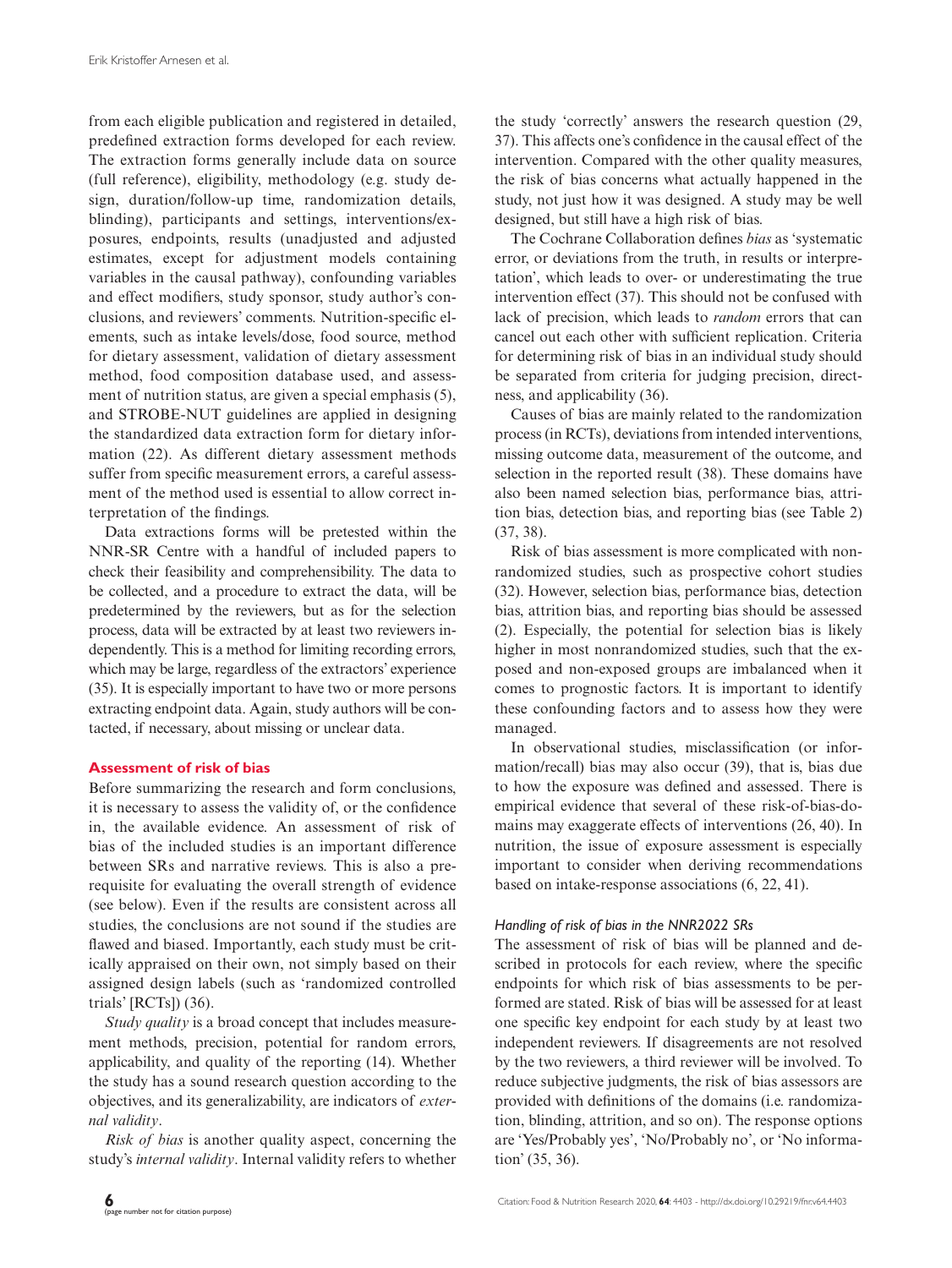| Explanation                                                                                                                                                                                                                                                                                                                                                                                                                                                                                                                                                                                                                      | <b>Issues</b>                                                                                                                                                                             |
|----------------------------------------------------------------------------------------------------------------------------------------------------------------------------------------------------------------------------------------------------------------------------------------------------------------------------------------------------------------------------------------------------------------------------------------------------------------------------------------------------------------------------------------------------------------------------------------------------------------------------------|-------------------------------------------------------------------------------------------------------------------------------------------------------------------------------------------|
| - Sequence generation (was the recruitment random?)*<br>Selection bias - bias arising<br>Assignment to intervention group is influenced<br>by prognostic factors, leading to systematic dif-<br>- Concealed allocation (was the allocation of participants to<br>from the randomization<br>ferences in background characteristics between<br>groups concealed and unpredictable for participants and<br>the groups being compared (i.e. confounding).<br>investigators?)*<br>- Control for confounding factors**<br>Randomized, concealed allocation to groups<br>uniquely limits selection bias.<br>Performance bias - bias due |                                                                                                                                                                                           |
| Non-protocol interventions given, failure to im-<br>plement the protocol, or non-adherence to the<br>intervention by participants, due to awareness<br>of intervention assignment.                                                                                                                                                                                                                                                                                                                                                                                                                                               | - Blinding of participants and investigators*<br>- Effect of assignment to intervention ('intention to treat') vs.<br>effect of adherence to intervention ('per protocol' effect).        |
| Measurement error or misclassification of<br>outcomes. Causes bias if different between the<br>groups.                                                                                                                                                                                                                                                                                                                                                                                                                                                                                                                           | - Measuring methods appropriate?<br>- Blinding of outcome assessors<br>- Other potential threats to validity, for example, inadequate<br>statistical analyses; exposure assessment method |
| Systematic differences in attrition or length<br>of follow-up of participants between groups,<br>leading to incomplete outcome data.                                                                                                                                                                                                                                                                                                                                                                                                                                                                                             | - Dropout or loss to follow-up<br>- Missingness is not by chance, but related to intervention group<br>and the value of the outcome                                                       |
| Systematic differences in what outcome mea-<br>surement or analysis is reported and not.                                                                                                                                                                                                                                                                                                                                                                                                                                                                                                                                         | - Selective endpoint reporting; unfavorable or insignificant findings<br>are less likely to be published (are any prespecified or expected<br>key outcomes not reported?)                 |
|                                                                                                                                                                                                                                                                                                                                                                                                                                                                                                                                                                                                                                  |                                                                                                                                                                                           |

*Table 2.* Sources of bias (37, 38)

\*Not applicable to observational studies.

\*\*Applicable to observational studies.

A study may have *low*, *some,* or *high* risk for bias within each domain. The overall risk of bias per study is also judged as *low*, *high,* or *some concerns*. If there is a high risk of bias in one of the mentioned domains, the study is judged to be at high risk of bias overall. A 'low' risk of bias judgment does not require that the study is totally free from any type of bias, but that the bias is not so serious that it has any appreciable bearing on the results or conclusions. For instance, blinding is usually not possible in food-based dietary intervention, but this may not always imply a high risk of bias as long as it would not have influenced the outcome. Hence, it is important to acknowledge that the judgment of a study's risk of bias also depends on to what extent it is likely to affect the results.

There is a lack of strong empirical evidence that one way of assessing the risk of bias is superior. Hence, many different approaches exist (42)*.* The use of quality scales (e.g. the often used *Jadad scale* for trials), in which a summary, numeric quality score is calculated, may be misleading, even causing contradictory conclusions about effects, and is discouraged (29, 42–45). It has become more common to use and classify study quality simply as 'good', 'poor' or 'fair', or similar.

The risk of bias assessments for *de novo* SRs in the NNR2022 project will be based on Cochrane's risk of bias tool ('Risk of bias 2.0') for RCTs (38). For non-randomized trials, the assessments will be based on the recent Risk of Bias in Non-randomized Studies of Interventions (ROB-INS-I) instrument, (36, 39) developed by Cochrane collaborators. For observational studies (prospective cohort

studies, case-cohort studies or case-control studies), we will use the recently developed 'Risk of Bias for Nutrition Observational Studies' (RoB-NObS) tool developed by the USDA's Nutrition Evidence Systematic Review (NESR) team (46). For each SR, a table/check list with additional questions will be included to add emphasis on bias linked to specific nutrient or diet-related issues such as misclassification due to selection, comparability between exposure groups (i.e. confounding), and exposure and outcome ascertainment (29, 47).

#### **Data synthesis**

After the study data have been extracted and tabulated, and the risk of bias of each study has been assessed, the information will be integrated to allow an interpretation of the overall *body of evidence,* including its quality. The reviewers will qualitatively summarize the findings in summary-of-findings tables. These tables include the main results, including continuous endpoint measures (e.g. mean differences) or categorical endpoint measures (e.g. relative risks or hazard ratios), with 95% confidence intervals. Table 3 is an example of summary table headings.

There are a number of ways in which studies may be grouped for presentation. Grouping could be done according to study design or other major factors that may influence the results. Forest plots of results can be used to illustrate results of individual studies.

If appropriate, *meta-analyses* will be performed. A meta-analysis is a quantitative combination of study level (or, in some cases, participant level) data from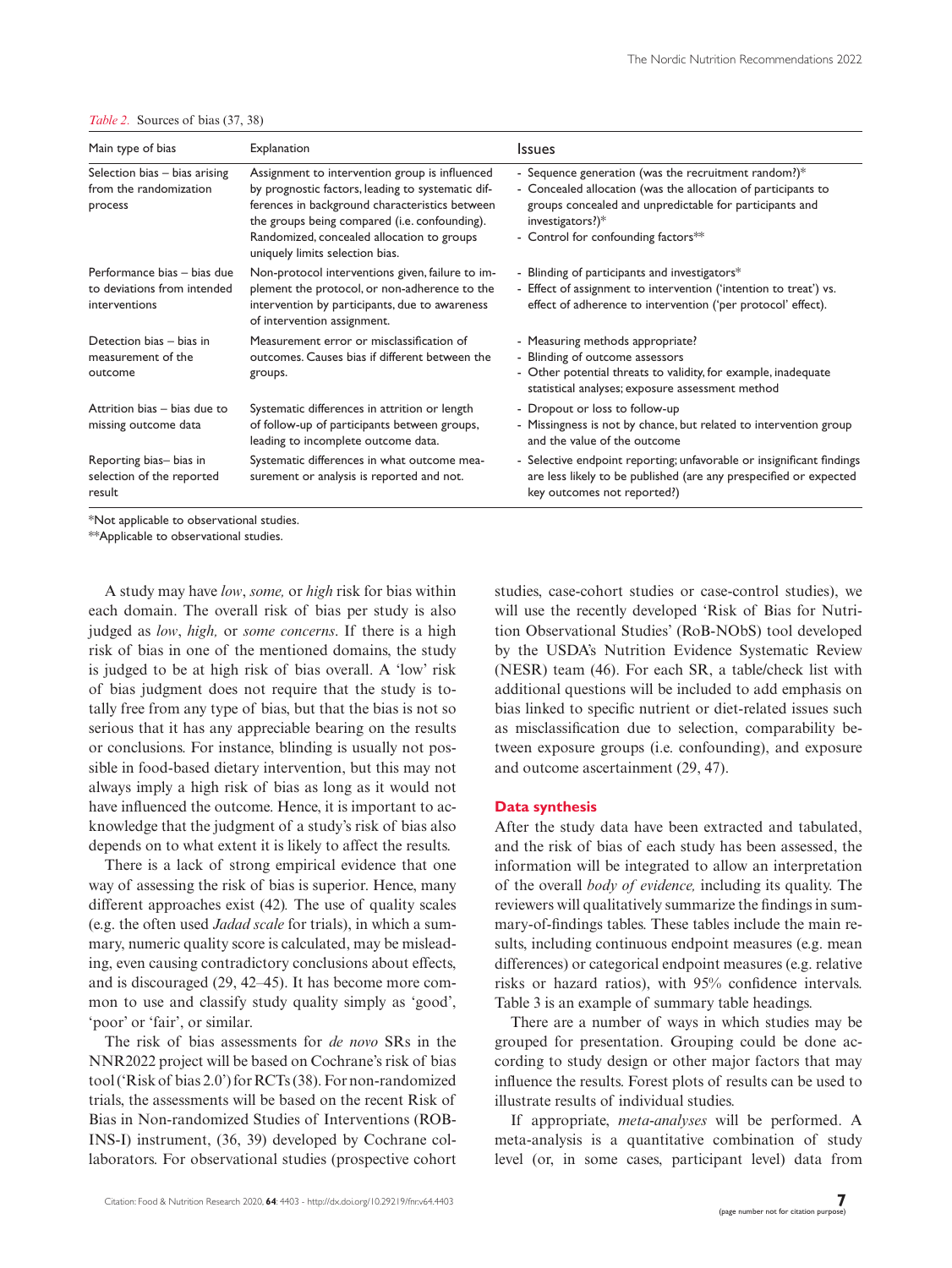| Table 3. Example of a summary table |
|-------------------------------------|
|-------------------------------------|

| Exposure/intervention No. of participants/no. of studies Outcome variable | Relative risk (RR)<br>(95% confidence interval [CI]) | Effect Risk of bias Comments |  |
|---------------------------------------------------------------------------|------------------------------------------------------|------------------------------|--|
|                                                                           |                                                      |                              |  |

independent studies. Meta-analysis produces an average effect estimate, weighted by study precision. Meta-analysis as a method improves the statistical power to detect differences by increasing the total sample size, providing a more precise effect estimate. It is also useful for highlighting between-study heterogeneity.

However, meta-analyses must be carefully interpreted. They should not always be performed; if the included studies are highly heterogeneous in terms of study populations or settings, interventions and study designs, and/ or have low quality, a statistical combination of the data will not give a meaningful answer (48). The meta-analysis may not estimate one 'true' intervention effect, but rather a distribution of effects (49). Systematic (i.e. not random) errors from different studies are not cancelled out when studies are combined in a meta-analysis. Thus, when studies show high heterogeneity and/or risk of bias, it is generally discouraged to use meta-analysis. Similar to other types of evidence syntheses, the validity of meta-analyzed results is also affected by the risk of publication or reporting bias – unfavorable or insignificant findings are less likely to be published.

Dose–response effects/relationships will be assessed if sufficient data allow. The meta-analyses will assess statistical heterogeneity between studies, which will be further explored by sensitivity analyses. In the case of considerable inconsistency in results, for example, an  $I<sup>2</sup>$  statistic of 75–100% (49), the effect estimates will not be pooled statistically. Sources of heterogeneity to be explored include PI/ECOTSS elements and risk of bias domains. Any sensitivity or subgroup analyses will be prespecified in the protocols of each review. When the risk of bias varies across studies, the primary meta-analyses are restricted to those with low risk of bias, and sensitivity analyses are performed to compare effects according to study quality (50). If 10 or more studies are included in the meta-analysis, tests for publication bias will be performed. Meta-analyses will be performed separately with interventional and observational studies.

## **Assessment of the strength of evidence**

In the context of SRs, the strength of evidence, or the quality of the body of evidence, refers to the extent one can be confident that the effect estimate across the studies is true (14, 16, 51). The degree of confidence depends broadly speaking on the quality, quantity, and consistency of the evidence base (52, 53).

There is no empirical evidence or agreement on one particular method or terminology for evaluating and describing the quality of the totality of evidence. There are many different systems; a 2005 study identified more than 50 different systems for grading the evidence, and 230 instruments for assessing study quality (14). The most common approach is the *Grading of Recommendations, Assessment, Development, and Evaluation* (GRADE) methodology in which the evidence is categorized as high, moderate, low, and very low quality. Nevertheless, the basic considerations in most evidence quality assessments are:

- 1. risk of bias (study limitations)
- 2. consistency of the results (i.e. the relative effect measures)
- 3. precision (width of the 95% confidence interval around the effect estimate)
- 4. directness (including external validity)
- 5. reporting bias (only for RCTs) and, for observational studies, also:
- 6. dose–response relationship
- 7. plausible confounding that would have changed the reported effect
- 8. strength of the association (16, 25, 51).

Evaluation of the strength of evidence for a causal relationship between a food group or a nutrient exposure and a health-related outcome is not trivial. In addition to the many general scientific issues in medical sciences, there are several specific challenges of human nutrition research. The assessment of causality in nutritional studies, and their implication for NNR2022, will be discussed in a forthcoming paper.

#### *Strength of evidence*

In general, the body of evidence for the most relevant outcomes will be evaluated based on all the factors in the GRADE methodology. The approach for grading developed by the WCRF/AICR (23) will be used to describe the strength of evidence. This incorporates the quality and quantity of the totality of the evidence, unexplained heterogeneity in results, the presence of a dose–response relationship, and biological plausibility. This was also used in NNR2012 and previous food-based dietary guideline (FBDG) developments in Norway and Denmark, and in the Global Burden of Disease study (50)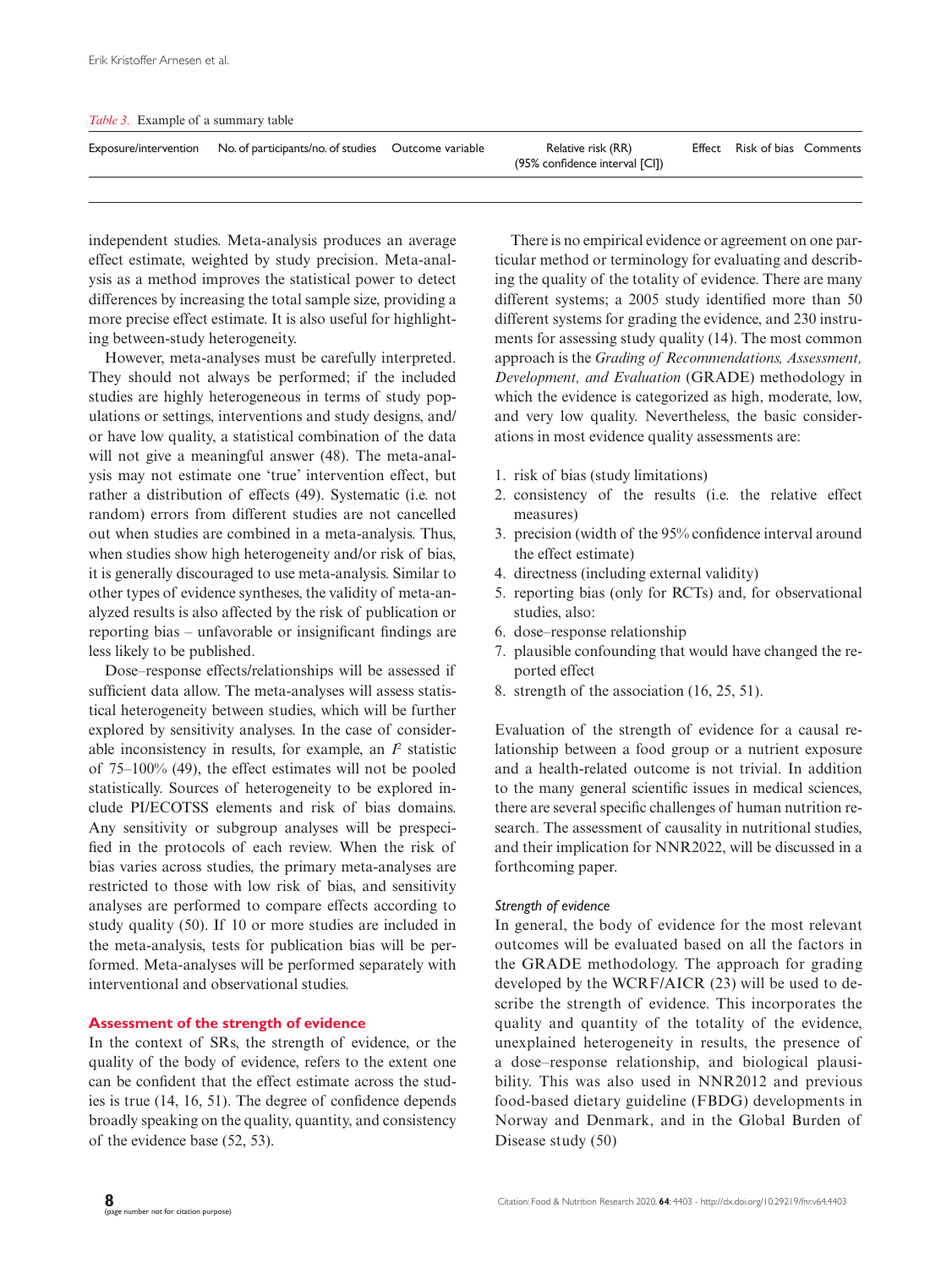The grading of the evidence for causal relationships, for both reduction and increase in risk, results in one of the following grading categories (Table 4):

- convincing
- probable
- limited –suggestive
- $limited no conclusion$
- substantial effect unlikely

Grading of '*convincing*' or '*probable*' is generally considered as strong enough evidence for informing dietary reference values (DRVs) and FBDGs (1).

Mendelian randomization (MR) studies may also give support for causal interpretations of observational association, being less affected by confounding and bias than traditional observational studies (1). MR studies have contributed to the establishment of biomarkers such as low-density lipoprotein (LDL)-cholesterol, triglycerides, and blood pressure as causal risk factors for cardiovascular disease, which also have implications for the strength of evidence of nutrition recommendations. Dietary interventions that report sufficiently large changes in such

causal risk factors may then be considered clinically relevant and may be more confidently extrapolated to hard endpoints.

In GRADE, RCTs without substantial weaknesses are judged as high-quality evidence, while observational studies *a priori* start with a low-quality grading (but may be upgraded). However, judging RCTs automatically as 'high-quality' evidence may be misleading with nutritional interventions due to inherent methodological challenges (6, 54, 55). With the exception of this, the aspects for strength-of-evidence considered by WCRF's and GRADE's tools are largely similar in concept. For comparison, GRADE ranks the evidence quality, as shown in Table 5.

With observational evidence, GRADE upgrades the strength of evidence with 1 point if the relative risk (RR) is  $>2$  or  $< 0.5$ , and with 2 points if RR  $> 5$  or  $< 0.2$ . It is also upgraded by 1 point if there is a dose–response relationship and if any confounding factors would have underestimated the observed effect.

Two reviewers will independently assess each domain and grade the total strength of evidence according to the WCRF criteria in the NNR2022 project. Any

| <i>Table 4.</i> The World Cancer Research Fund (WCRF) categorization of strength of evidence |  |  |
|----------------------------------------------------------------------------------------------|--|--|
|----------------------------------------------------------------------------------------------|--|--|

| <b>Evidence of causality</b>                          | Strength of evidence Explanation |                                                                                                                                                                                                                                                                                                                                                            |
|-------------------------------------------------------|----------------------------------|------------------------------------------------------------------------------------------------------------------------------------------------------------------------------------------------------------------------------------------------------------------------------------------------------------------------------------------------------------|
| Convincing<br>Strong evidence                         |                                  | The evidence is strong enough to judge an association between the exposure and outcome as<br>convincing, and to make a recommendation for reducing risk. This is unlikely to be changed in<br>the light of more studies.                                                                                                                                   |
| Probable                                              |                                  | The evidence is strong enough to support a causal relationship as probable, justifying a recom-<br>mendation for reducing risk.                                                                                                                                                                                                                            |
| Substantial effect on<br>risk unlikely                |                                  | The evidence is strong enough to support a judgment that there is no substantial causal asso-<br>ciation between the exposure and the outcome. This is unlikely to be changed in the light of<br>more studies.                                                                                                                                             |
| Limited - suggestive                                  | Weak evidence                    | The evidence is too limited to conclude for a probable or convincing causal association but<br>suggests direction of an effect. There may be methodological flaws or few studies, but they show<br>a generally consistent direction. The evidence is rarely sufficient to warrant recommendations.                                                         |
| <b>Limited - no conclusions</b> Insufficient evidence |                                  | The evidence is too limited to make a conclusion. There may be too few studies, too inconsistent<br>directions of effects, or a combination. Most studies have poor quality, or two or more high-qual-<br>ity studies have opposite or negative results. Further research might give evidence for or against<br>a causal relationship with more certainty. |

*Table 5.* The Grading of Recommendations, Assessment, Development, and Evaluation (GRADE) categorization of strength of evidence

| <b>Quality grade</b> | <b>Definition</b>                                                                                                                                                                          |
|----------------------|--------------------------------------------------------------------------------------------------------------------------------------------------------------------------------------------|
| High                 | We are very confident that the true effect lies close to that of the estimate of the effect.                                                                                               |
| Moderate             | We are moderately confident in the effect estimate: the true effect is likely to be close to the estimate of the effect, but there is a<br>possibility that it is substantially different. |
| Low                  | Our confidence in the effect estimate is limited: the true effect may be substantially different from the estimate of the effect.                                                          |
| Very low             | We have very little confidence in the effect estimate: the true effect is likely to be substantially different from the estimate of effect.                                                |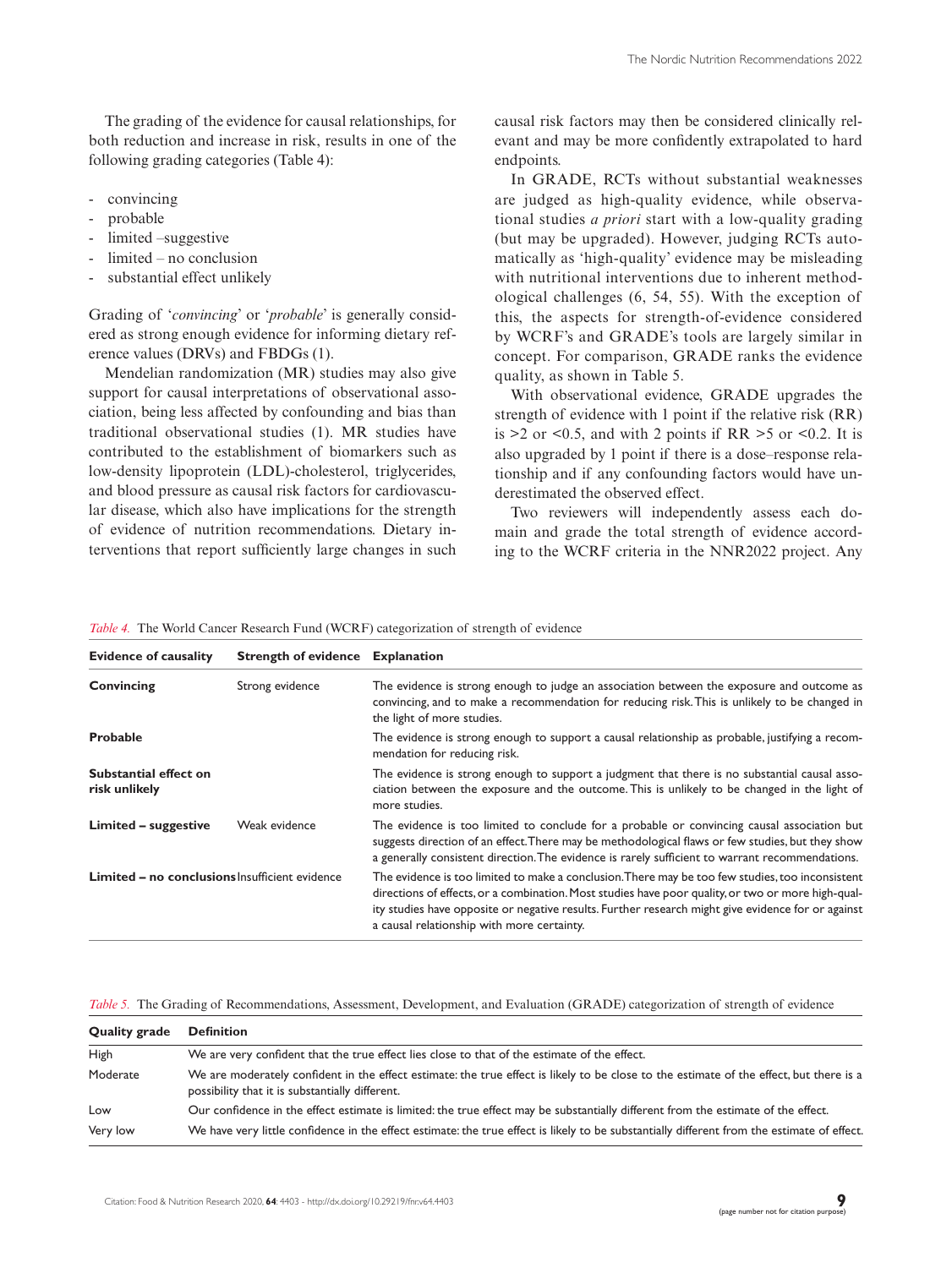disagreement will be solved in a consensus process with the whole group of reviewers.

## **Conclusion**

SRs will be a major fundament in developing nutrient recommendations or FBDGs in the NNR2022 project. This paper substantiates the specific, stepwise recommendations and expectations of SRs for NNR2022. The methodology for SRs in NNR2022 is informed by current advances in guideline development and SR standards. It could be adapted for use by other countries or organizations formulating nutrient recommendations or FBDGs.

## **Conflict of interest and funding**

See sections on "Conflicts of interest" and "Sponsors of the NNR2022 project" in the main text of the companion article (1).

## **References**

- 1. Christensen JJ, Arnesen EK, Andersen R, Eneroth H, Erkkola M, Høyer A, et al. The Nordic Nutrition Recommendations 2022 – principles and methodologies. Food Nutr Res 2020. doi: [10.29219/fnr.v64.4402](https://dx.doi.org/10.29219/fnr.v64.4402)
- 2. Arnesen EK, Christensen JJ, Andersen R, Eneroth H, Erkkola M, Høyer A, et al. The Nordic Nutrition Recommendations 2022 – handbook for qualified systematic reviews. Food Nutr Res 2020.
- 3. Ioannidis JP. Why most published research findings are false. PLoS Med 2005; 2(8): e124. doi: [10.1371/journal.](https://dx.doi.org/10.1371/journal.pmed.0020124) [pmed.0020124](https://dx.doi.org/10.1371/journal.pmed.0020124)
- 4. Lichtenstein AH, Yetley EA, Lau J. Application of systematic review methodology to the field of nutrition: nutritional research series, Vol 1. AHRQ Technical Reviews. Rockville, MD: AHRQ; 2009.
- 5. Yetley EA, MacFarlane AJ, Greene-Finestone LS, Garza C, Ard JD, Atkinson SA, et al. Options for basing Dietary Reference Intakes (DRIs) on chronic disease endpoints: report from a joint US-/Canadian-sponsored working group. Am J Clin Nutr 2017; 105(1): 249S–85S. doi: [10.3945/ajcn.116.139097](https://dx.doi.org/10.3945/ajcn.116.139097)
- 6. Nordic Council of Ministers. Nordic nutrition recommendations 2012: integrating nutrition and physical activity. Copenhagen: Nordic Council of Minsters; 2014.
- 7. Chung M, Balk EM, Ip S, Lee J, Terasawa T, Raman G, et al. Systematic review to support the development of nutrient reference intake values: challenges and solutions. Am J Clin Nutr 2010; 92(2): 273–6. doi: [10.3945/ajcn.2009.29092](https://dx.doi.org/10.3945/ajcn.2009.29092)
- 8. AGREE Next Steps Consortium. The Agree II Instrument [Internet]. 2017. Available from: [http://www.agreetrust.org.](http://www.agreetrust.org) [cited 28 August 2019].
- 9. National Nutrition Council. Food-based dietary guidelines for public health promotion and prevention of chronic diseases – methodology and scientific evidence [Kostråd for å fremme folkehelsen og forebygge kroniske sykdommer]. Oslo, Norway: Directorate of Health; 2011.
- 10. DTU Fødevareinstituttet. Evidence-base for the Danish guidelines for diet and physical activity [Evidensgrundlaget for danske råd om kost og fysisk aktivitet]. Søborg, Denmark: Fødevareinstituttet; 2013.
- 11. Kromhout D, Spaaij CJ, de Goede J, Weggemans RM. The 2015 Dutch food-based dietary guidelines. Eur J Clin Nutr 2016; 70(8): 869–78. doi: [10.1038/ejcn.2016.52](https://dx.doi.org/10.1038/ejcn.2016.52)
- 12. Blake P, Durao S, Naude CE, Bero L. An analysis of methods used to synthesize evidence and grade recommendations in food-based dietary guidelines. Nutr Rev 2018; 76(4): 290–300. doi: [10.1093/nutrit/nux074](https://dx.doi.org/10.1093/nutrit/nux074)
- 13. Shea BJ, Reeves BC, Wells G, Thuku M, Hamel C, Moran J, et al. AMSTAR 2: a critical appraisal tool for systematic reviews that include randomised or non-randomised studies of healthcare interventions, or both. BMJ 2017; 358: j4008. doi: [10.1136/](https://dx.doi.org/10.1136/bmj.j4008) [bmj.j4008](https://dx.doi.org/10.1136/bmj.j4008)
- 14. Institute Of Medicine. Finding what works in health care: standards for systematic reviews. Washington, DC: The National Academies Press; 2011.
- 15. U.S. Dietary Guidelines Advisory Committee. Scientific report of the 2015 Dietary Guidelines Advisory Committee: advisory report to the Secretary of Health and Human Services and the Secretary of Agriculture. Washington, DC: United States Department of Agriculture, United States Department of Health and Human Services; 2015.
- 16. Schünemann H, Brozek J, Guyatt G, Oxman A, editors. GRADE handbook for grading quality of evidence and strength of recommendations. The GRADE Working Group; 2013.
- 17. AHRQ. Methods guide for effectiveness and comparative effectiveness reviews. Rockville, MD: Agency for Healthcare Research and Quality; 2014.
- 18. WHO. WHO handbook for guideline development. Geneva: World Health Organization; 2012.
- 19. European Food Safety Authority. Application of systematic review methodology to food and feed safety assessments to support decision making. EFSA J 2010; 8(6): 1637. doi: [10.2903/j.](https://dx.doi.org/10.2903/j.efsa.2010.1637) [efsa.2010.1637](https://dx.doi.org/10.2903/j.efsa.2010.1637)
- 20. Brannon PM, Taylor CL, Coates PM. Use and applications of systematic reviews in public health nutrition. Annu Rev Nutr 2014; 34: 401–19. doi: [10.1146/annurev-nutr-080508-141240](https://dx.doi.org/10.1146/annurev-nutr-080508-141240)
- 21. Satija A, Yu E, Willett WC, Hu FB. Understanding nutritional epidemiology and its role in policy. Adv Nutr 2015; 6(1): 5–18. doi: [10.3945/an.114.007492](https://dx.doi.org/10.3945/an.114.007492)
- 22. Lachat C, Hawwash D, Ocke MC, Berg C, Forsum E, Hornell A, et al. Strengthening the reporting of observational studies in epidemiology-nutritional epidemiology (STROBE-nut): an extension of the STROBE statement. PLoS Med 2016; 13(6): e1002036. doi: [10.1371/journal.pmed.1002036](https://dx.doi.org/10.1371/journal.pmed.1002036)
- 23. Balk EM, Horsley TA, Newberry SJ, Lichtenstein AH, Yetley EA, Schachter HM, et al. A collaborative effort to apply the evidence-based review process to the field of nutrition: challenges, benefits, and lessons learned. Am J Clin Nutr 2007; 85(6): 1448– 56. doi: [10.1093/ajcn/85.6.1448](https://dx.doi.org/10.1093/ajcn/85.6.1448)
- 24. Willett WC. Nutritional epidemiology. 3rd ed. Oxford: Oxford University Press; 2013.
- 25. World Cancer Research Fund, American Institute for Cancer Research. Continuous update project report. Judging the evidence. London: World Cancer Research Fund; 2018.
- 26. Page MJ, Shamseer L, Altman DG, Tetzlaff J, Sampson M, Tricco AC, et al. Epidemiology and reporting characteristics of systematic reviews of biomedical research: a cross-sectional study. PLoS Med 2016; 13(5): e1002028. doi: [10.1371/journal.](https://dx.doi.org/10.1371/journal.pmed.1002028) [pmed.1002028](https://dx.doi.org/10.1371/journal.pmed.1002028)
- 27. National Academies of Sciences, Engineering and Medicine. Redesigning the process for establishing the dietary guidelines for Americans. Washington, DC: The National Academies Press; 2017.